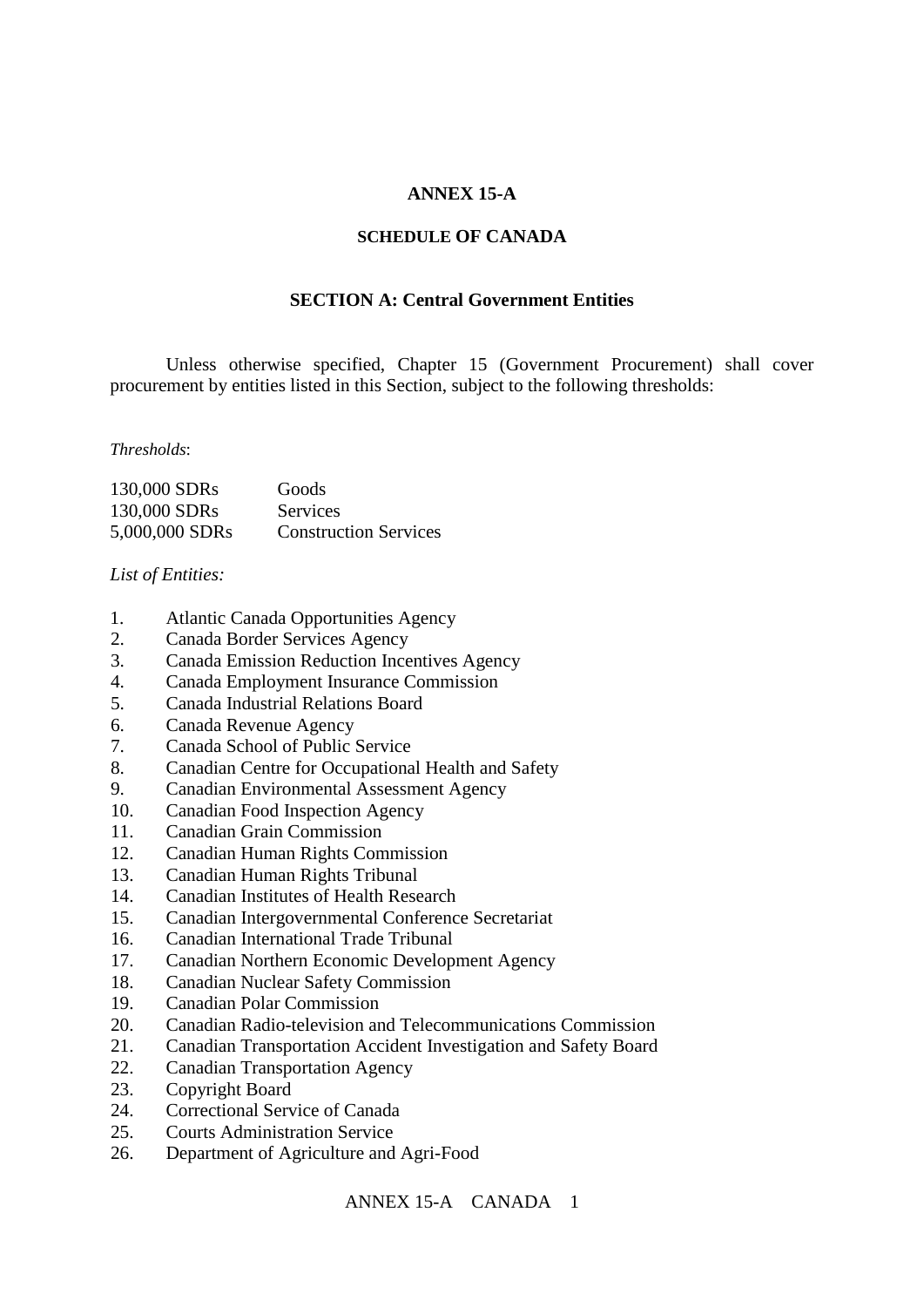- 27. Department of Canadian Heritage
- 28. Department of Citizenship and Immigration
- 29. Department of Employment and Social Development
- 30. Department of Finance
- 31. Department of Fisheries and Oceans
- 32. Department of Foreign Affairs, Trade and Development
- 33. Department of Health
- 34. Department of Indian Affairs and Northern Development
- 35. Department of Industry
- 36. Department of Justice
- 37. Department of National Defence
- 38. Department of Natural Resources
- 39. Department of Public Safety and Emergency Preparedness
- 40. Department of Public Works and Government Services
- 41. Department of the Environment
- 42. Department of Transport
- 43. Department of Veterans Affairs
- 44. Department of Western Economic Diversification
- 45. Director of Soldier Settlement
- 46. Director, The Veterans' Land Act
- 47. Economic Development Agency of Canada for the Regions of Quebec
- 48. Federal Economic Development Agency for Southern Ontario
- 49. Financial Consumer Agency of Canada
- 50. Immigration and Refugee Board
- 51. Indian Residential Schools Truth and Reconciliation Commission
- 52. Library and Archives of Canada
- 53. Military Grievances External Review Committee
- 54. Military Police Complaints Commission
- 55. National Battlefields Commission
- 56. National Energy Board
- 57. National Farm Products Council
- 58. National Film Board
- 59. National Research Council of Canada
- 60. Natural Sciences and Engineering Research Council
- 61. Northern Pipeline Agency
- 62. Office of Infrastructure of Canada
- 63. Office of the Auditor General
- 64. Office of the Chief Electoral Officer
- 65. Office of the Commissioner for Federal Judicial Affairs
- 66. Office of the Commissioner of Lobbying
- 67. Office of the Commissioner of Official Languages
- 68. Office of the Coordinator, Status of Women
- 69. Office of the Correctional Investigator of Canada
- 70. Office of the Director of Public Prosecutions
- 71. Office of the Governor General's Secretary
- 72. Office of the Public Sector Integrity Commissioner
- 73. Office of the Registrar of the Supreme Court of Canada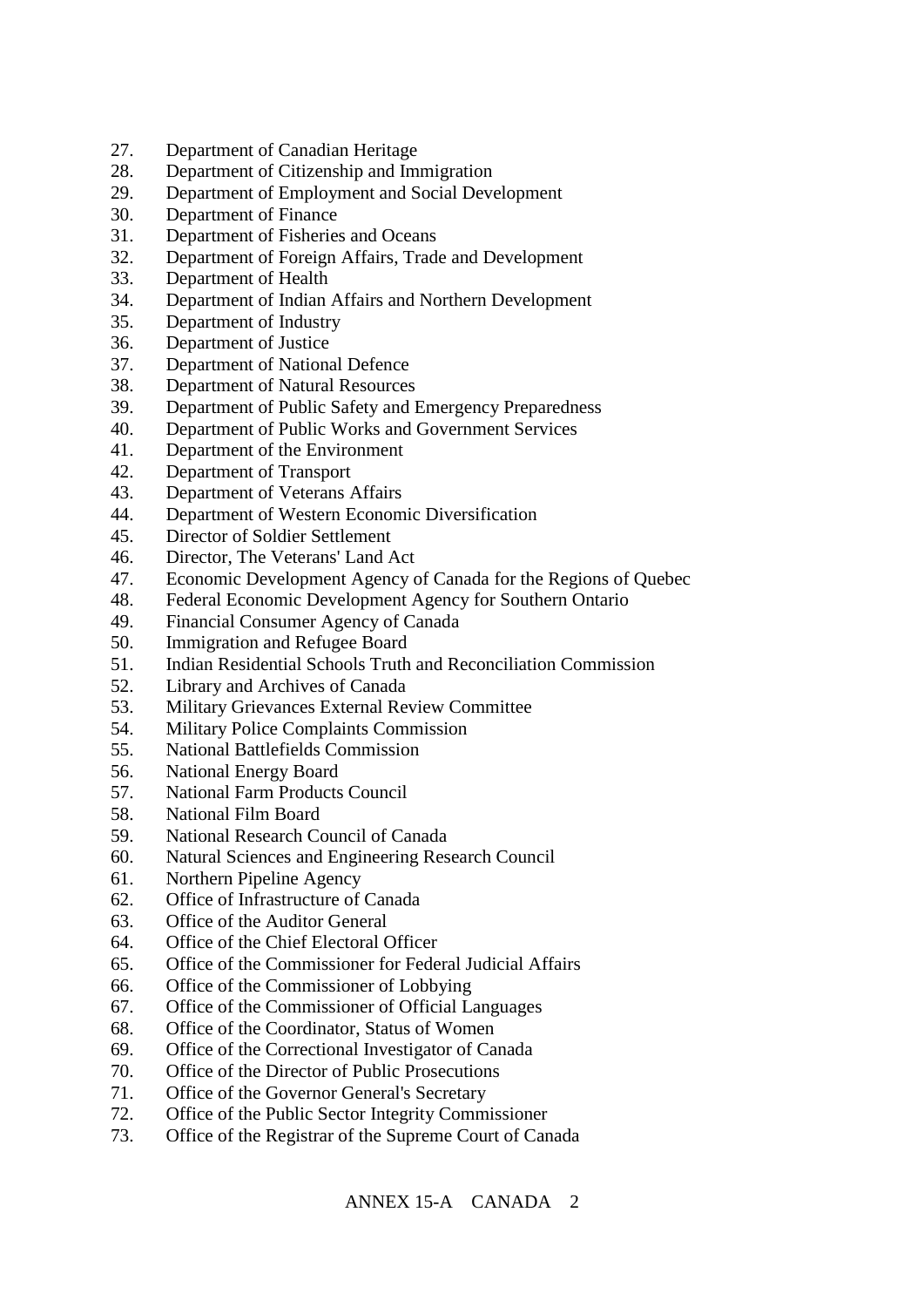- 74. Office of the Superintendent of Financial Institutions
- 75. Offices of the Information and Privacy Commissioners of Canada
- 76. Parks Canada Agency
- 77. Parole Board of Canada
- 78. Patented Medicine Prices Review Board
- 79. Privy Council Office
- 80. Public Health Agency of Canada
- 81. Public Service Commission
- 82. Public Service Labour Relations and Employment Board
- 83. Registry of the Competition Tribunal
- 84. Registry of the Public Servants Disclosure Protection Tribunal
- 85. Registry of the Specific Claims Tribunal
- 86. Royal Canadian Mounted Police
- 87. Royal Canadian Mounted Police External Review Committee
- 88. Royal Canadian Mounted Police Public Complaints Commission
- 89. Security Intelligence Review Committee
- 90. Shared Services Canada
- 91. Social Sciences and Humanities Research Council
- 92. Statistics Canada
- 93. Transportation Appeal Tribunal of Canada
- 94. Treasury Board of Canada Secretariat
- 95. Veterans Review and Appeal Board

## **Note to Section A**

No entity listed in this Section has the power to create subordinate entities.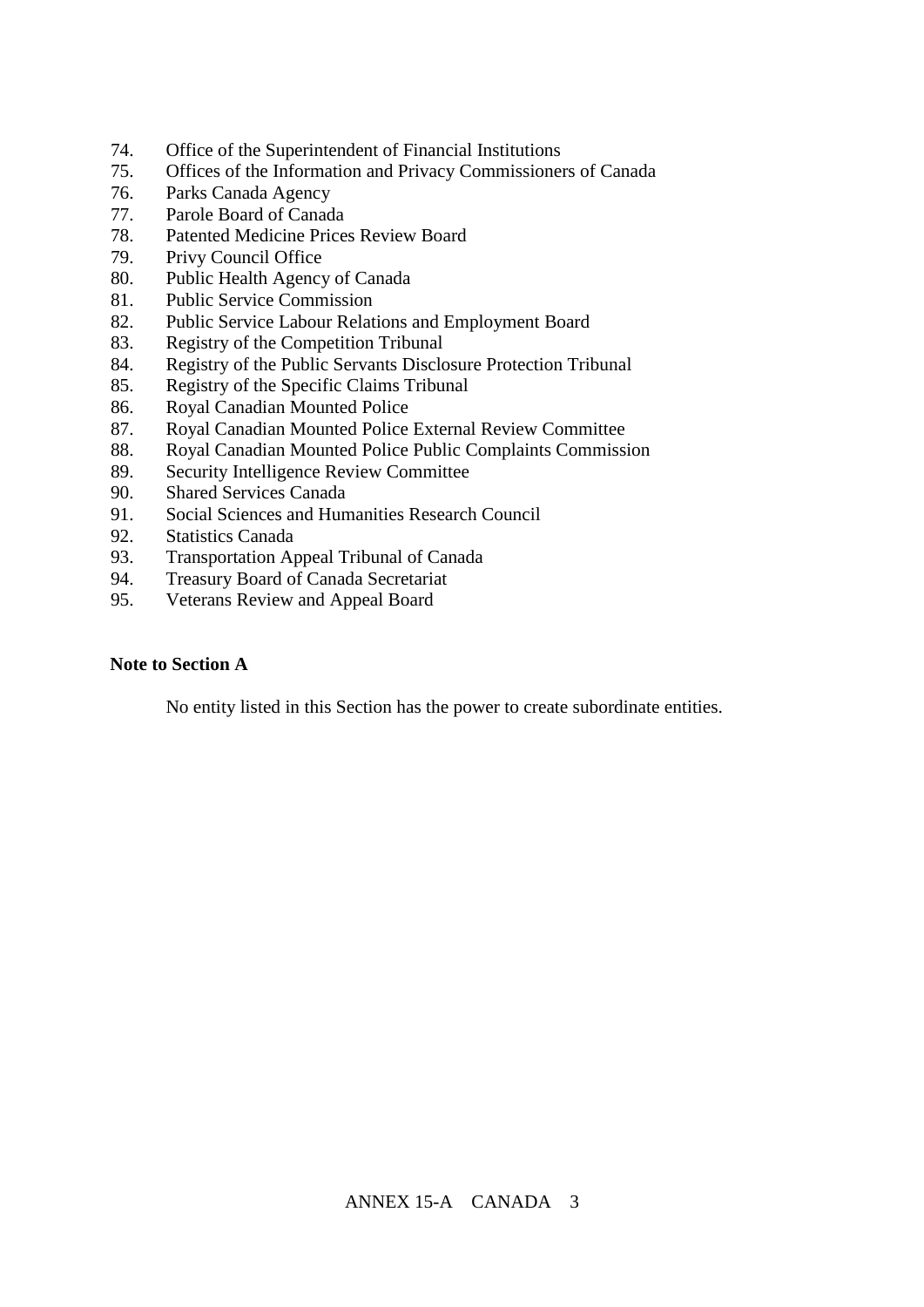ANNEX 15-A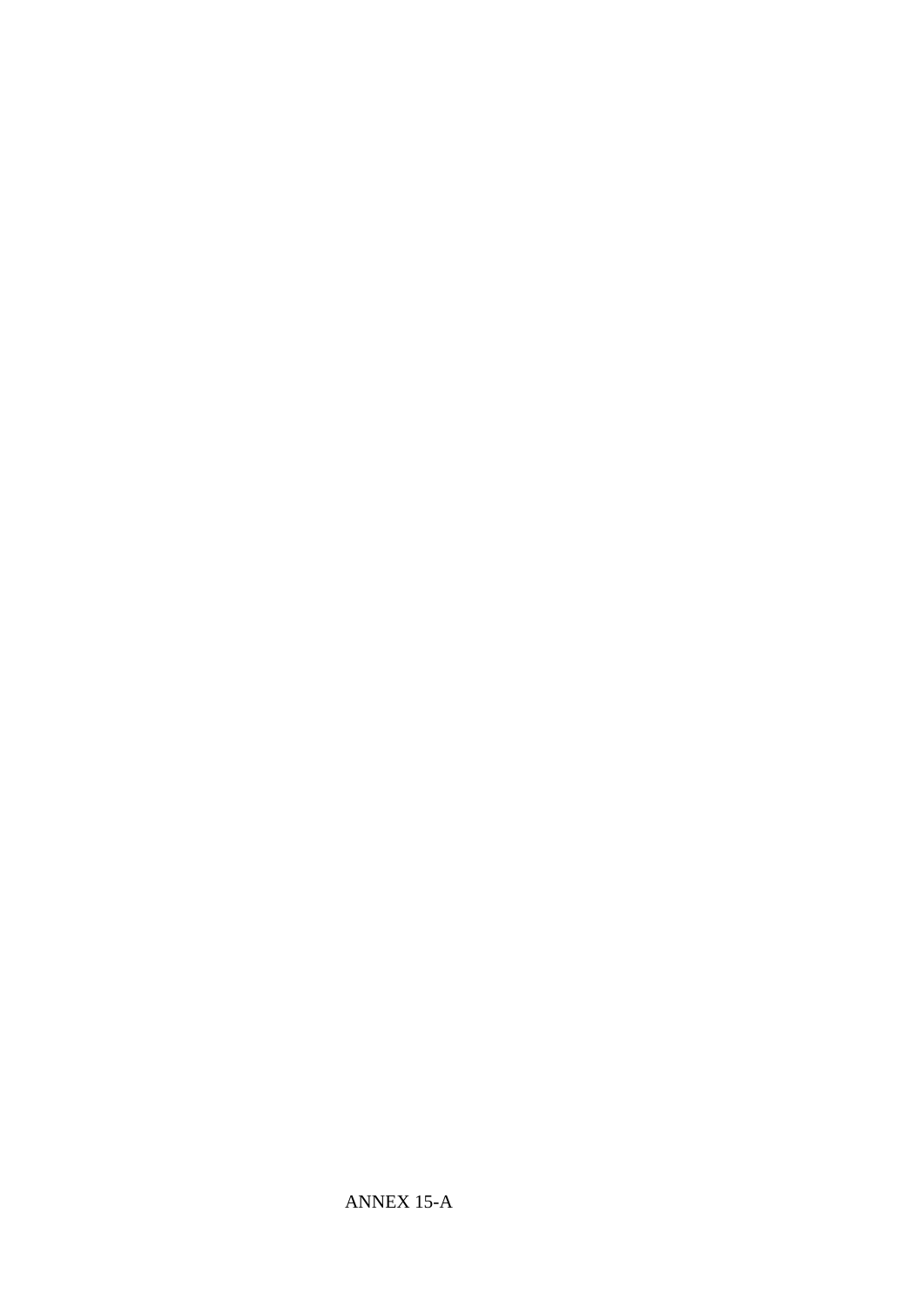## **NEW BRUNSWICK**

The following provincial entities are included:

- 1. Chief Electoral Officer
- 2. Clerk of the Legislative Assembly
- 3. Department of Agriculture, Aquaculture and Fisheries
- 4. Department of Business New Brunswick
- 5. Department of Education and Early Childhood Development
- 6. Department of Energy and Mines
- 7. Department of Environment and Local Government
- 8. Department of Finance
- 9. Department of Health
- 10. Department of Justice
- 11. Department of Natural Resources
- 12. Department of Post-Secondary Education, Training and Labour
- 13. Department of Public Safety
- 14. Department of Social Development
- 15. Department of Government Services
- 16. Department of Tourism, Heritage and Culture
- 17. Department of Transportations and Infrastructure
- 18. Executive Council Office
- 19. Labour and Employment Board
- 20. Language Training Centre
- 21. New Brunswick Police Commission
- 22. Office of Human Resources
- 23. Office of the Attorney General
- 24. Office of the Auditor General
- 25. Office of the Comptroller
- 26. Office of the Leader of the Opposition
- 27. Office of the Lieutenant-Governor
- 28. Office of the OmbudsmeTBT1 0 0 1 270.89 451539 Tm[) JTJETBT/F2 1AMCID 32/Lang (en-GB)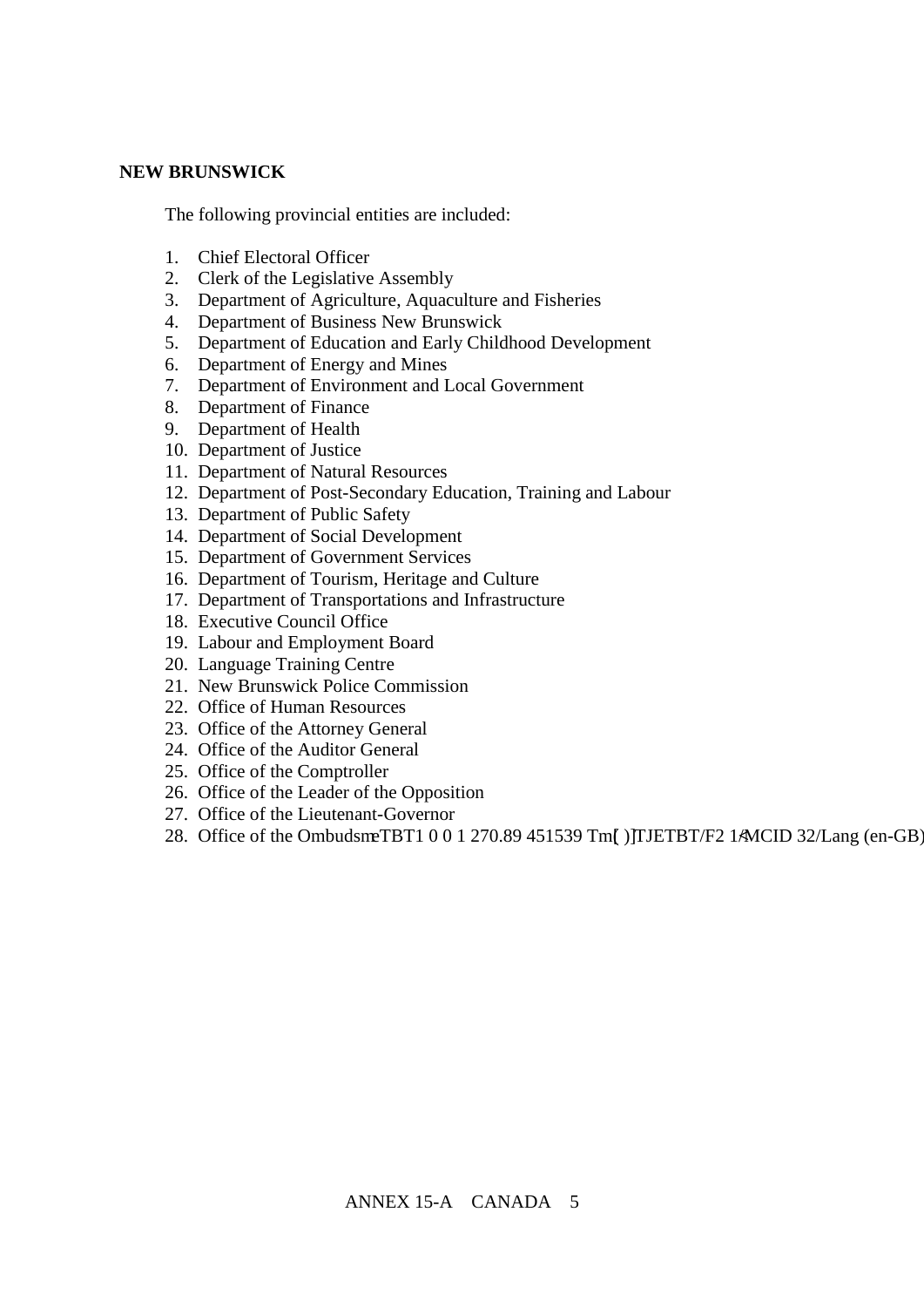#### **†NORTHWEST TERRITORIES**

All Departments and Agencies of the Territory.

This Section does not cover procurement subject to the Northwest Territories Business Incentive Policy

## **D**

This Section applies to all Departments and Offices of the Province established under the *Public Service Act*, except for the following entities and circumstances:

- 1. Emergency Health Services (a subdivision of the Department of Health and Wellness) in respect to ambulance-related procurement, including telecommunications, for emergency health care purposes;
- 2. The Information, Communications and Technology Services Branch of the Department of Internal Services and the Chief Information Office of the Department of Health and Wellness;
- 3. Any measure Nova Scotia adopts or maintains with respect to culture or cultural industries; and
- 4. Procurement of FSC 58 (communications, detection and coherent radiation equipment).

# **D** D

All Departments and Agencies of the Territory.

This Section does not cover procurement subject to the Nunavummi Nangminiqaqtunik Ikajuuti (NNI Policy) nor those contracts within the terms of Article 24 of the Nunavut Land Claims Agreement.

## **ONTARIO**

All Ministries of the Province.

The following Agencies are included:

- 1. AgriCorp
- 2. Centennial Centre of Science and Technology (Ontario Science Centre)
- 3. Deposit Insurance Corporation of Ontario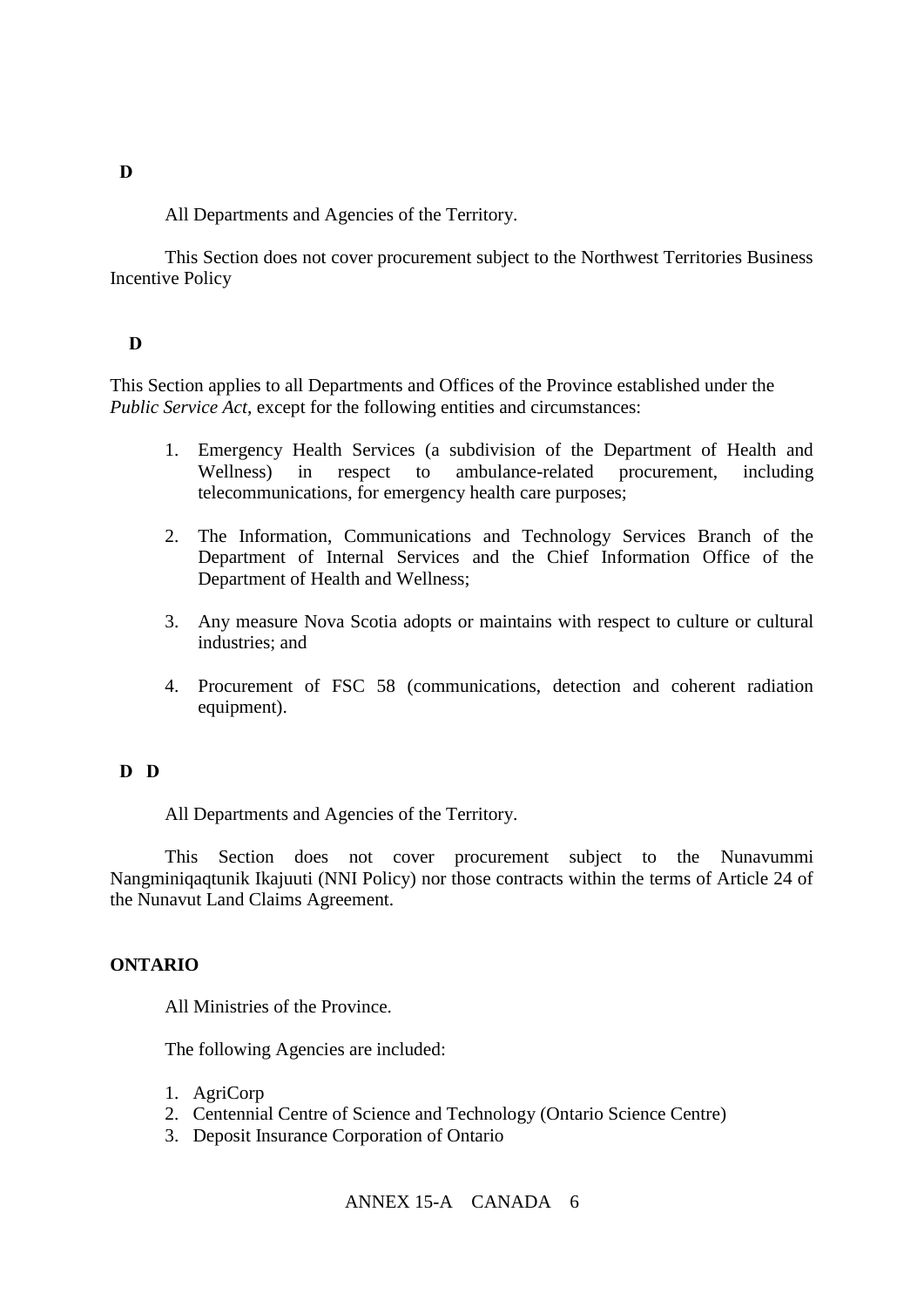- 4. Metropolitan Convention Centre Corporation
- 5. Niagara Parks Commission
- 6. Ontario Clean Water Agency
- 7. Ontario Financial Services Commission
- 8. Ontario Immigrant Investor Corporation
- 9. Ontario Mortgage and Housing Corporation
- 10. Ontario Mortgage Corporation
- 11. Ontario Northland Transportation Commission
- 12. Ontario Tourism Marketing Partnership Corporation
- 13. Ottawa Congress Centre
- 14. Science North

#### **D** : : B D:

All Departments of the Province.

This Section does not cover procurement of construction materials that are used for highway construction and maintenance.

## **\*QUÉBEC**

All departments of the Province and the governmental agencies set out in subparagraph (2) of the first paragraph of section 4 of the *Act Respecting Contracting by Public Bodies* (Chapter C-65.1).

The following entities are also included:

- 1. Agence du revenu du Québec (Québec Revenue Agency)
- 2. E a santé en santé en santé en santé en santé en santé en service en service en service en service en servi Excellence in Health and Social Services)

This Section does not cover procurement:

- (a) of cultural or artistic goods and services;
- (b) of seedling production services;
- (c) for work to be performed on property by a contractor according to provisions of a warranty or guarantee held in respect of the property or the original work;
- (d) of construction-grade steel (including requirements on subcontracts); and
- (e) from a non-profit organization.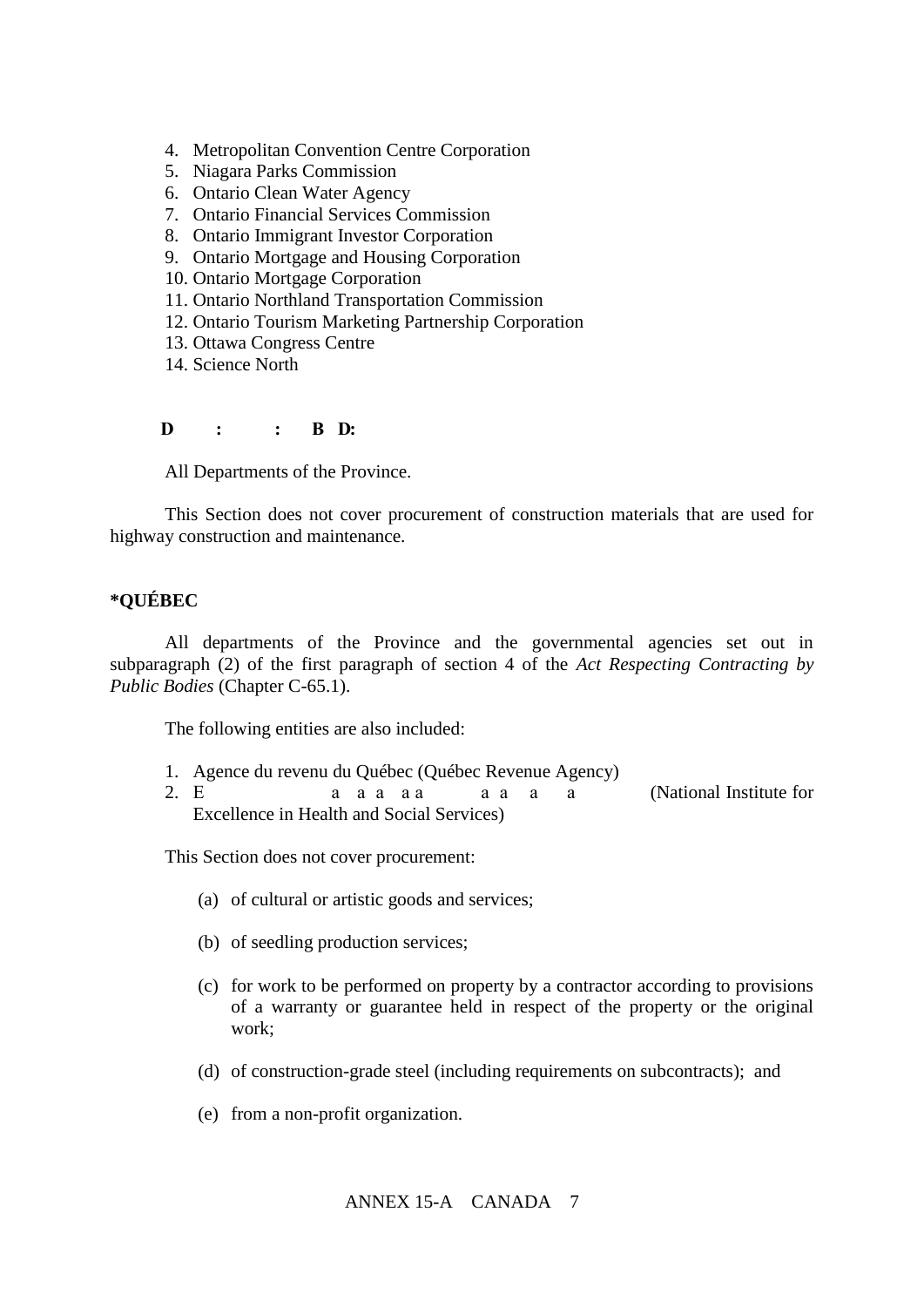Chapter 15 (Government Procurement) shall not apply to any measure of Québec adopted or maintained with respect to culture or cultural industries.

# **A D**

All Ministries of the Province.

The following Boards and Agencies are covered:

- 1. Public Employee Benefits Agency
- 2. Saskatchewan Archives Board
- 3. Saskatchewan Arts Board

This Section does not include Legislative Branch Entities.

## **A D**

The following Departments of the Territory are covered:

- 1. Department of Community Services
- 2. Department of Economic Development
- 3. Department of Education
- 4. Department of Energy, Mines and Resources
- 5. Department of Environment
- 6. Department of Finance
- 7. Department of Health and Social Services
- 8. Department of Highways and Public Works
- 9. Department of Justice
- 10. Department of Tourism and Culture
- 11. Executive Council Office
- 12. Public Service Commission

The following Agencies are included.

- 1. French Language Services Directorate
- 2. S  $a$   $a$   $a$
- 3. US a  $\frac{1}{2}$  a Da O a

## **Notes to Section B**

1. For provinces and territories listed in this Section, Chapter 15 (Government Procurement) shall not apply to preferences or restrictions on highway projects.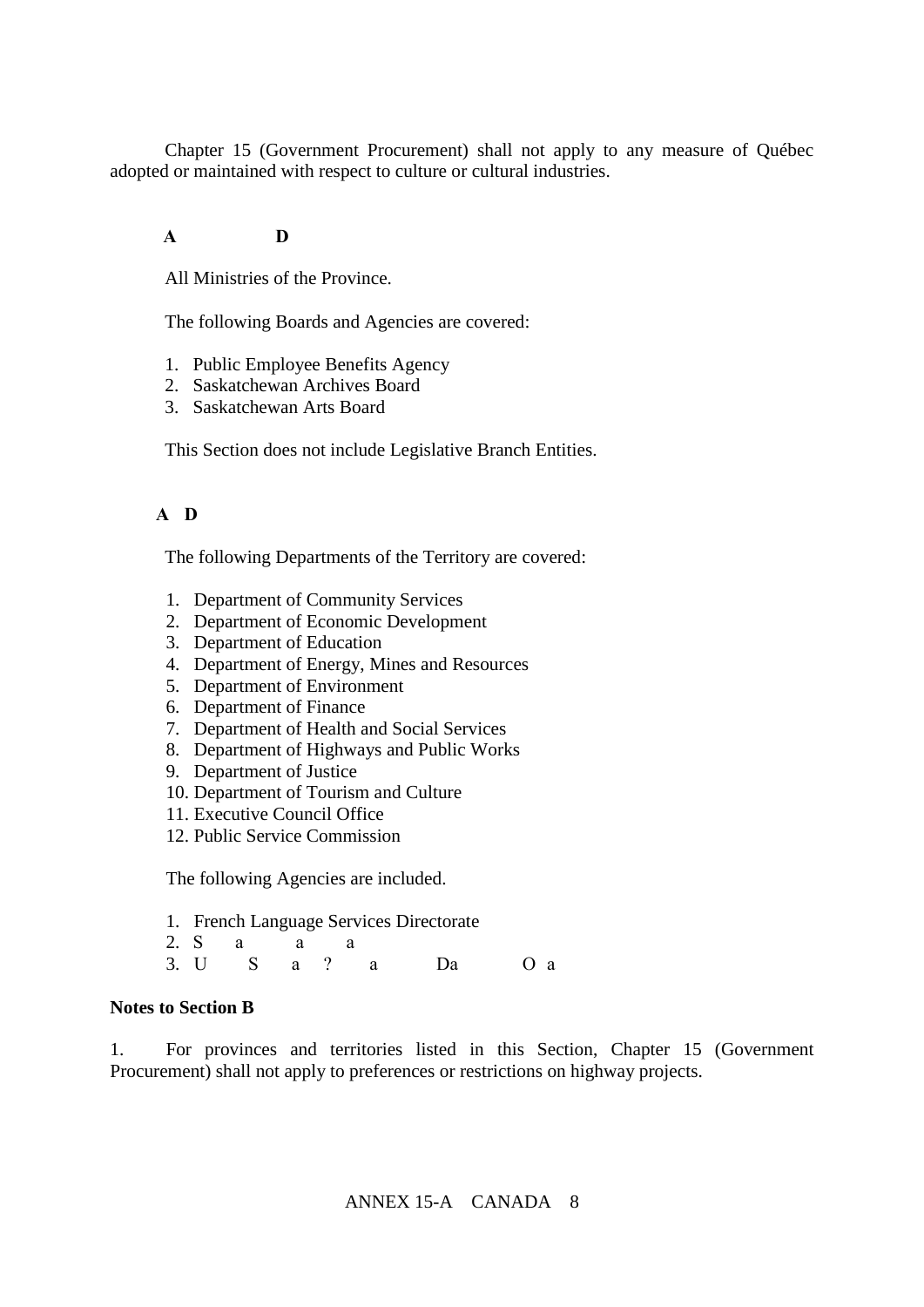2. For provinces and territories listed in this Section, Chapter 15 (Government Procurement) shall not apply to preferences or restrictions associated with programmes promoting the development of distressed areas.

3. Chapter 15 (Government Procurement) shall not cover procurement that is intended to contribute to economic development within the provinces of Manitoba, Newfoundland and Labrador, New Brunswick, Prince Edward Island and Nova Scotia or the territories of Nunavut, Yukon or Northwest Territories.

4. For those provinces and territories marked by an asterisk (\*), Chapter 15 (Government Procurement) shall not cover procurement:

- (a) of goods purchased for representational or promotional purposes; or
- (b) of services or construction services purchased for representational or promotional purposes outside the province or territory.

5. B a a a a a a a (Chapter 15 (Government Procurement) shall not cover the procurement of goods, services or construction services purchased for the benefit of, or which is to be transferred to the authority of, school boards or their functional equivalents, publicly-funded academic institutions, social services entities or hospitals.

6. Chapter 15 (Government Procurement) shall not include Crown Corporations of the provinces and territories.

7. For provinces and territories listed in Section B, Chapter 15 (Government Procurement) shall not cover procurement of urban rail and urban transportation equipment, systems, components and materials incorporated therein as well as all project related materials of iron or steel.

8. For Malaysia, Mexico, United States and Viet Nam, Chapter 15 (Government Procurement) shall not apply to procurement by entities listed in Section B. Canada is prepared to extend coverage of Section B upon the negotiation of mutually acceptable concessions.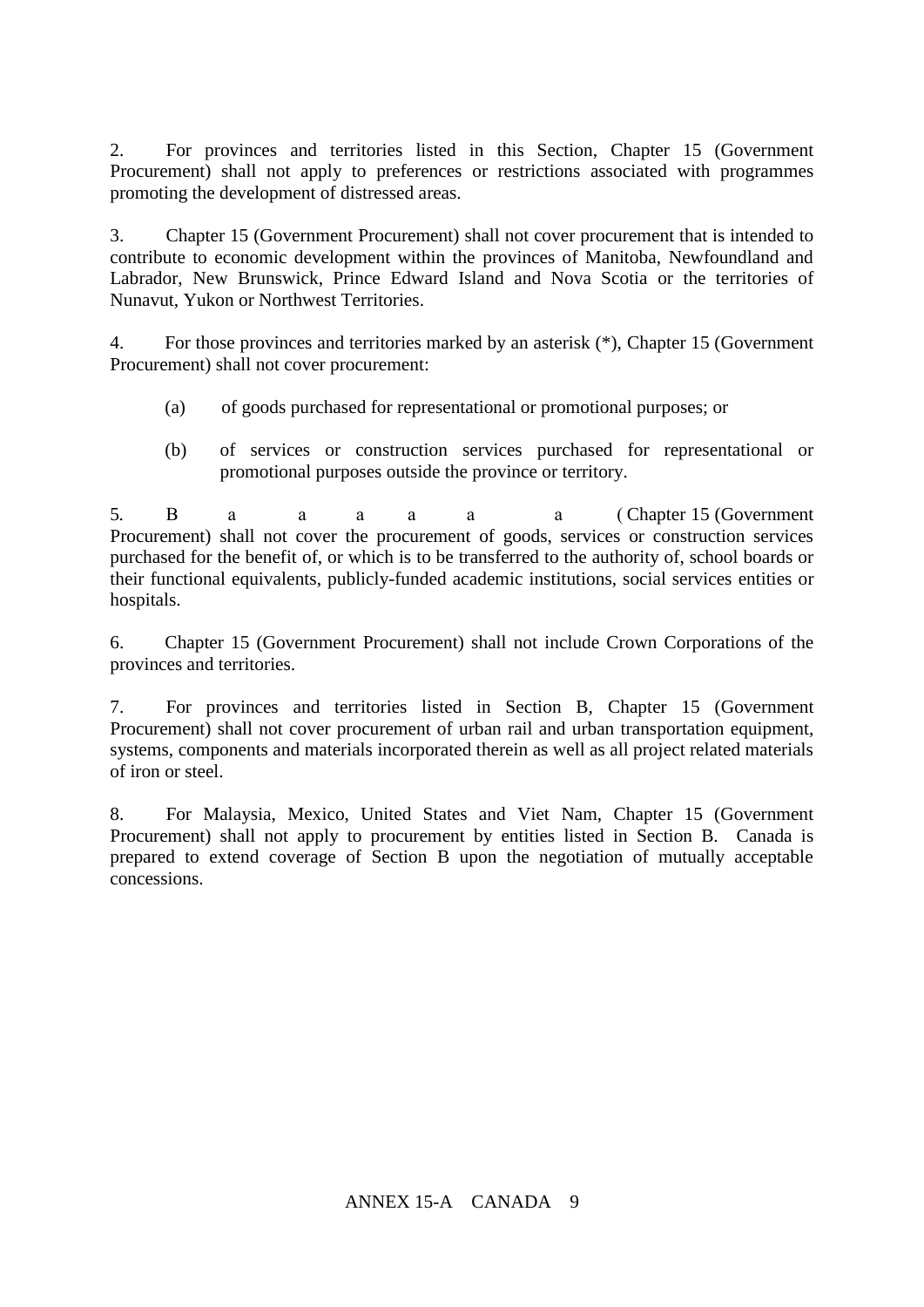## **SECTION C: Other Entities**

Unless otherwise specified, Chapter 15 (Government Procurement) shall cover procurement by the entities listed in this Section, subject to the following thresholds.

## *Thresholds*:

| 355,000 SDRs   | Goods                        |
|----------------|------------------------------|
| 355,000 SDRs   | <b>Services</b>              |
| 5,000,000 SDRs | <b>Construction Services</b> |

#### *List of Other Entities:*

- 1. Atlantic Pilotage Authority
- 2. Blue Water Bridge Authority
- 3. Canada Development Investment Corporation
- 4. Canada Lands Company Limited
- 5. Canada Post Corporation
- 6. Canadian Museum for Human Rights
- 7. Canadian Museum of History
- 8. Canadian Museum of Nature
- 9. Canadian Museum of Immigration at Pier 21
- 10. Canadian Tourism Commission
- 11. Defence Construction (1951) Ltd.
- 12. Federal Bridge Corporation Limited
- 13. Great Lakes Pilotage Authority
- 14. Laurentian Pilotage Authority
- 15. Marine Atlantic Inc.
- 16. National Capital Commission
- 17. National Gallery of Canada
- 18. National Museum of Science and Technology
- 19. Pacific Pilotage Authority
- 20. PPP Canada Inc.
- 21. Royal Canadian Mint
- 22. Via Rail Canada Inc.

#### **Notes to Section C**

1. Chapter 15 (Government Procurement) shall not cover procurement by or on behalf of the Royal Canadian Mint of direct inputs for use in minting anything other than Canada legal tender.

2. Chapter 15 (Government Procurement) shall not cover procurement by the Canada Lands Company Limited or its subsidiaries for the development of real property for commercial sale or resale.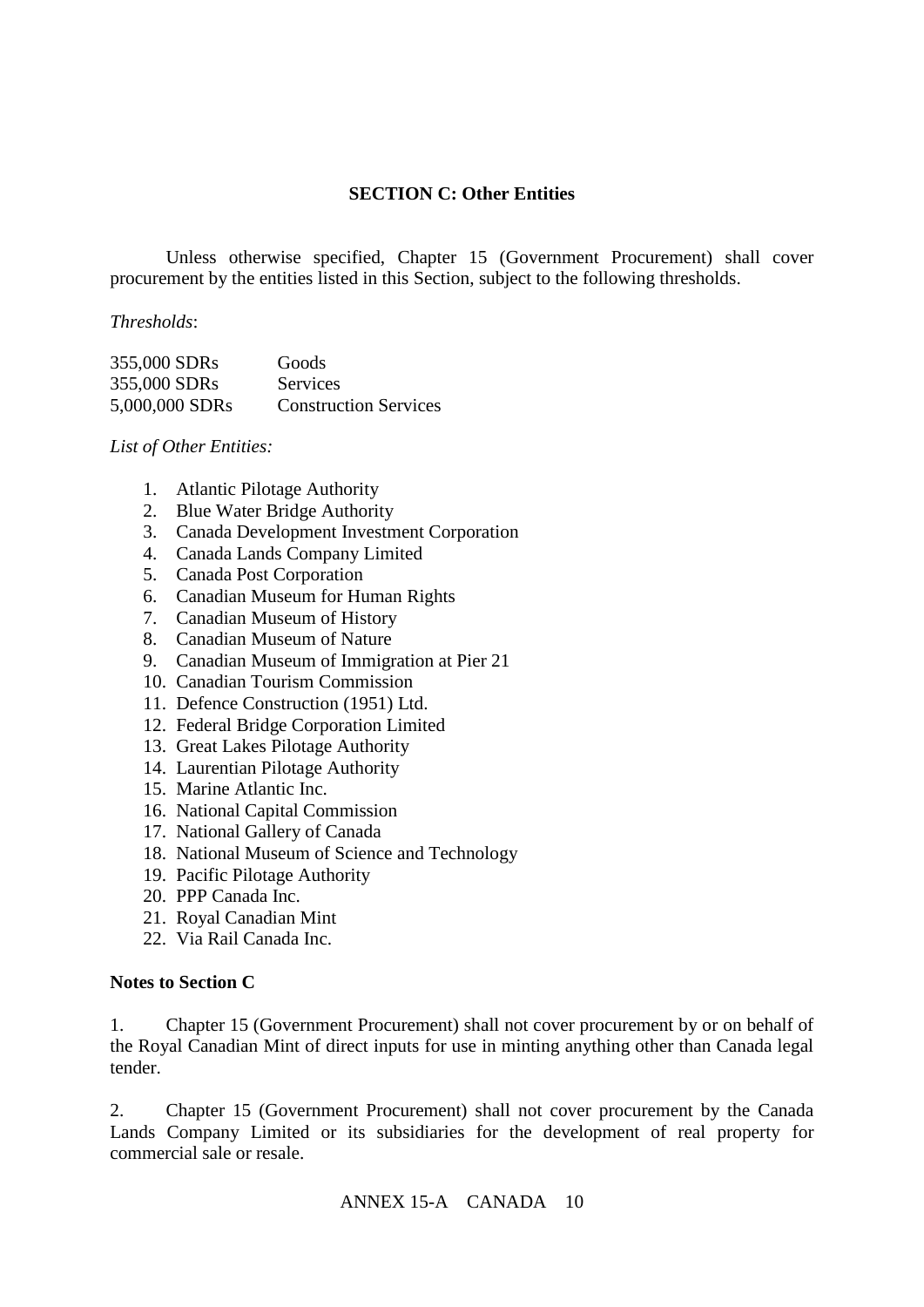3. Chapter 15 (Government Procurement) shall not cover leasing or rental of transportation equipment by or on behalf of Canada Post Corporation, Marine Atlantic Inc., or any pilotage authority.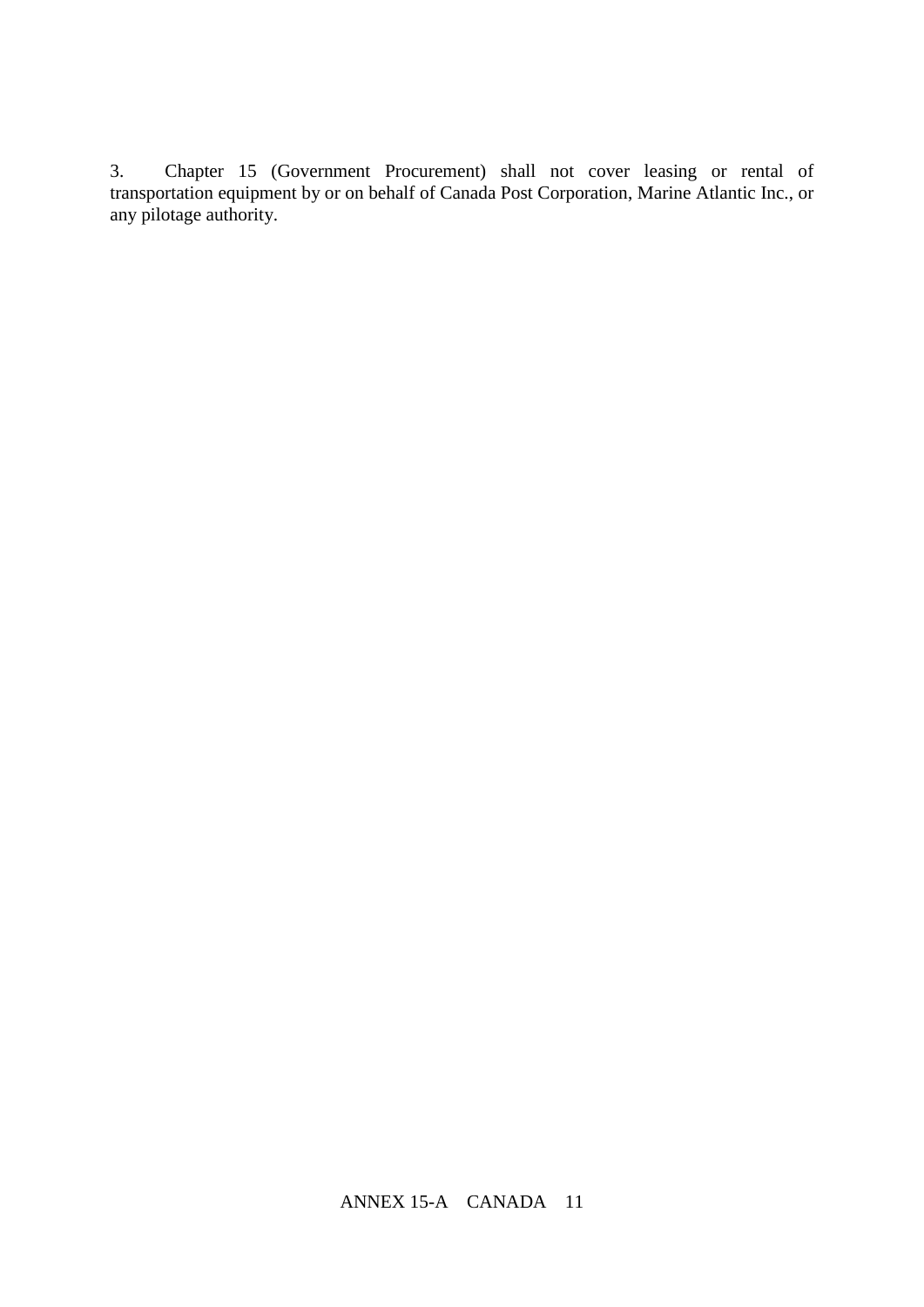## **SECTION D: Goods**

1. Unless otherwise specified and subject to paragraph 2, Chapter 15 (Government Procurement) shall cover all goods.

2. Subject to the application of Article 29.2 (Security Exceptions) with respect to procurement by the Department of National Defence, the Royal Canadian Mounted Police, the Department of Fisheries and Oceans for the Canadian Coast Guard, and provincial police forces, Chapter 15 (Government Procurement) shall cover only the goods described in the Federal Supply Classifications (FSC) listed below:

## *FSC Description*

#### 22 Railway equipment

- 23 Motor vehicles, trailers and cycles (except buses in 2310 and except military trucks and trailers in 2320 and 2330 and tracked combat, assault and tactical vehicles in 2350 and wheeled combat, assault and tactical vehicles in 2355 formerly classified in 2320)
- 24 Tractors
- 25 Vehicular equipment components
- 26 Tires and tubes
- 29 Engine accessories
- 30 Mechanical power transmission equipment
- 32 Woodworking machinery and equipment
- 34 Metal working machinery
- 35 Service and trade equipment
- 36 Special industry machinery
- 37 Agricultural machinery and equipment
- 38 Construction, mining, excavating and highway maintenance equipment
- 39 Materials handling equipment
- 40 Rope, cable, chain and fittings
- 41 Refrigeration and air conditioning equipment
- 42 Fire fighting, rescue and safety equipment (except 4220: Marine lifesaving and diving equipment; and 4230: Decontaminating and impregnating equipment)
- 43 Pumps and compressors
- 44 Furnace, steam plant, drying equipment and nuclear reactors
- 45 Plumbing, heating and sanitation equipment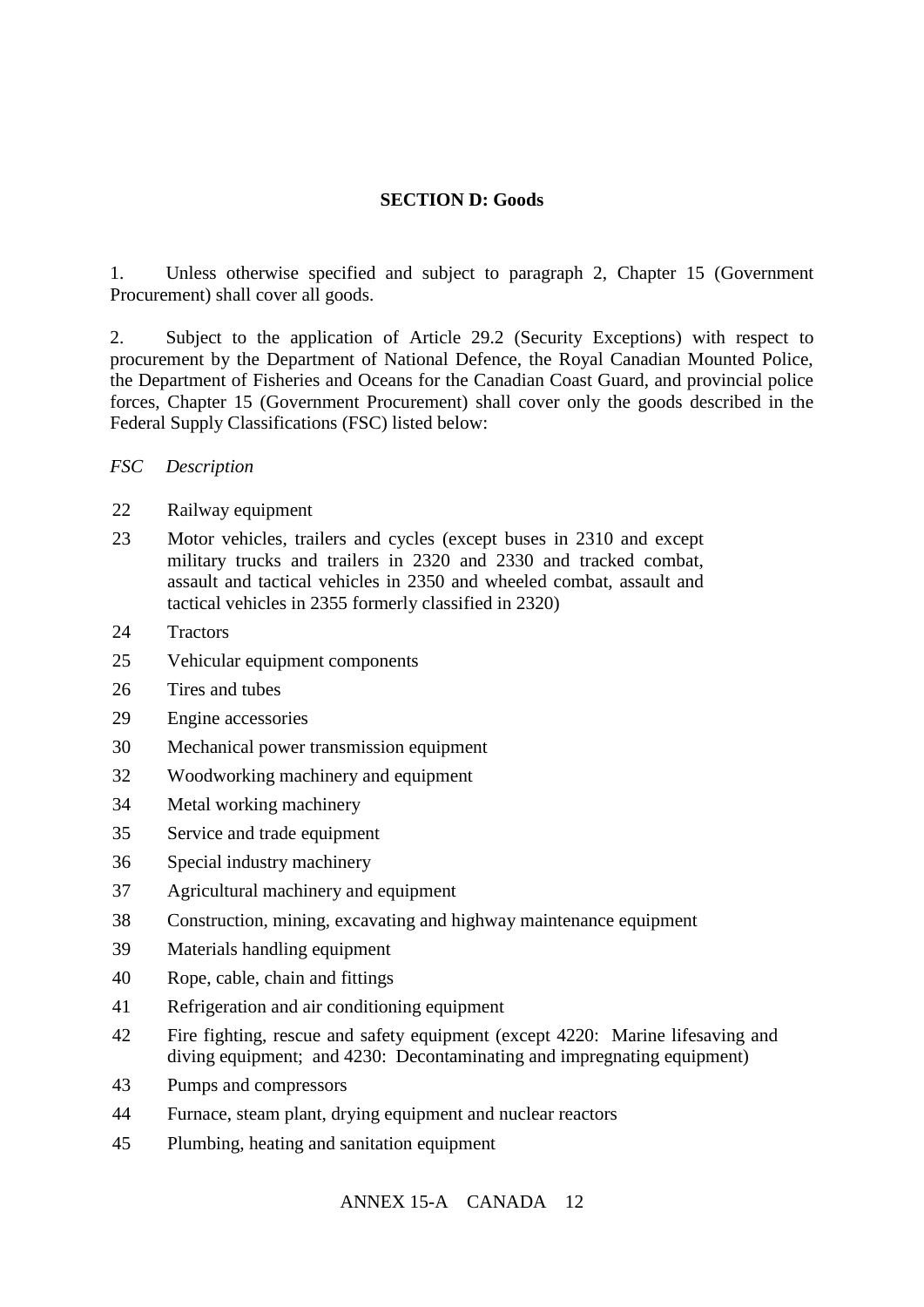- Water purification and sewage treatment equipment
- Pipe, tubing, hose and fittings
- Valves
- Maintenance and repair shop equipment
- Measuring tools
-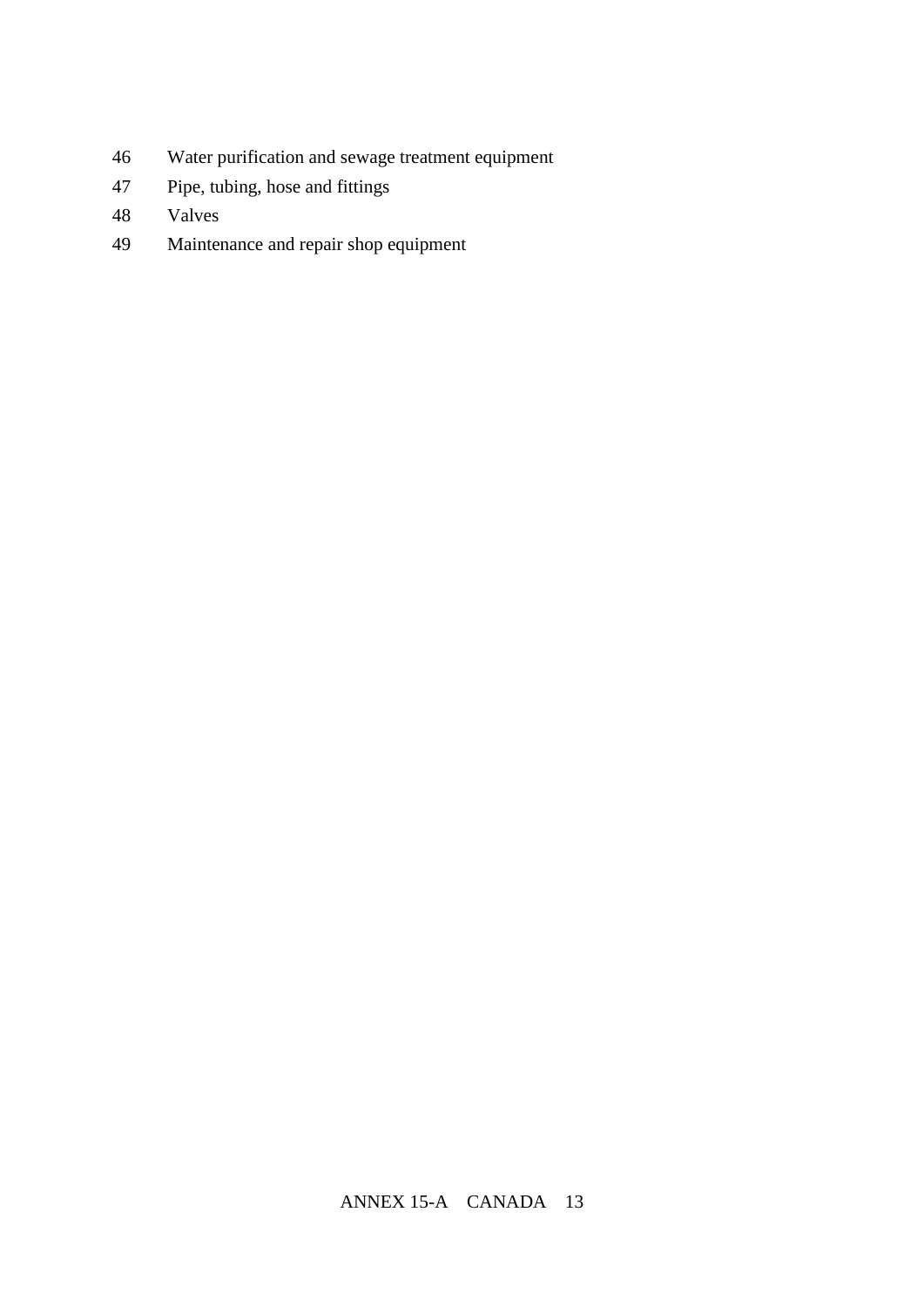- Fuels, lubricants, oils and waxes
- Non-metallic fabricated materials
- Non-metallic crude materials
- Ores, minerals and their primary products
- Miscellaneous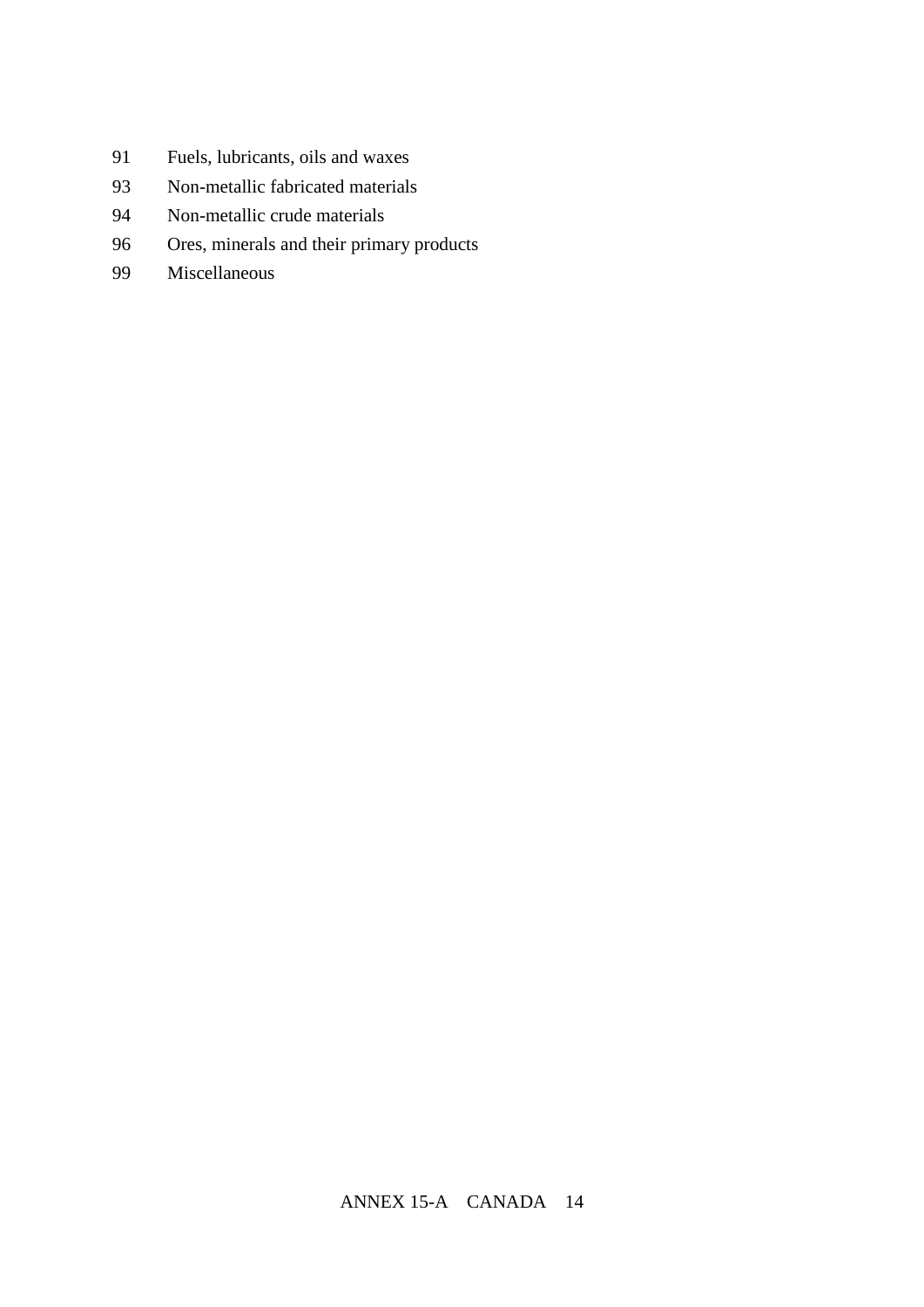## **SECTION E: Services**

1. Unless otherwise specified, Chapter 15 (Government Procurement) shall cover the services specified in paragraphs 2 and 3. Such services are identified in accordance with the United Nations Provisional Central Product Classification (CPC Prov.) which is found at: [http://unstats.un.org/unsd/cr/registry/regcst.asp?Cl=9&Lg=1.](http://unstats.un.org/unsd/cr/registry/regcst.asp?Cl=9&Lg=1) For purposes of implementation of Chapter 15 (Government Procurement), Canada reserves the right to use a classification system of its choosing.

2. Chapter 15 (Government Procurement) shall cover the following services procured by central government entities listed in Section A and other entities listed in Section C:

| 61   | Sale, Maintenance and Repair Services of Motor Vehicles and<br>Motorcycles                  |
|------|---------------------------------------------------------------------------------------------|
| 62   | Commission agents and wholesale trade services, except of motor<br>vehicles and motorcycles |
| 7522 | Business network services                                                                   |
| 7525 | Interconnection services                                                                    |
| 7526 | Integrated telecommunications services                                                      |
| 754  | Telecommunications related services                                                         |
| 83   | Leasing or rental services without operator                                                 |
| 861  | Legal Services (advisory services on foreign and international law only)                    |
| 862  | Accounting, auditing and book-keeping services                                              |
| 863  |                                                                                             |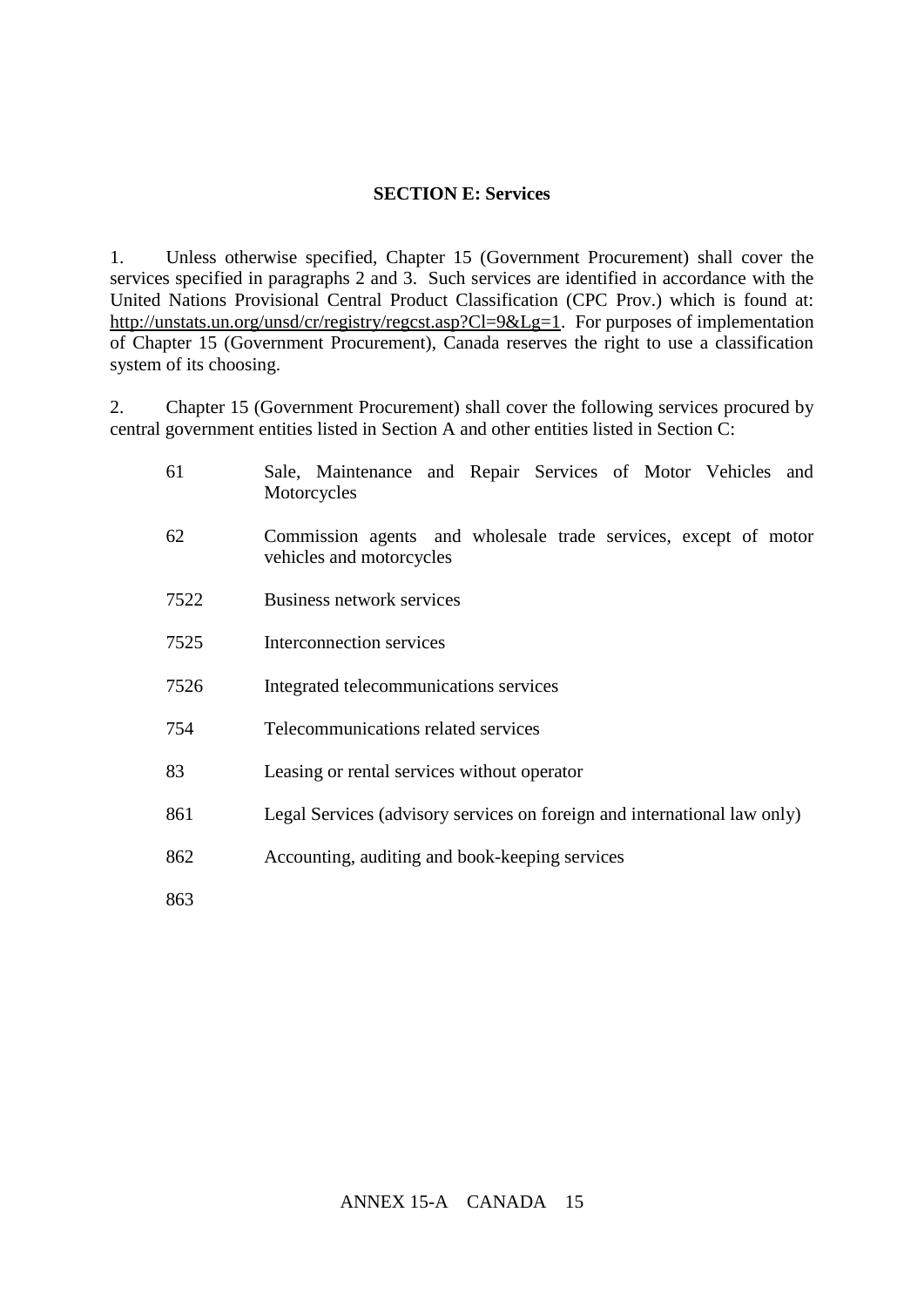- 8676 Technical testing and analysis services including quality control and inspection (except with reference to transportation equipment)
- 872 Placement and supply services of personnel
- 87903 Telephone answering services
- 87906 Mailing list compilation and mailing services
- 881 Services incidental to agriculture, hunting and forestry
- 882 Services incidental to fishing
- 884 Services incidental to manufacturing (except 88442 Publishing and printing, on a fee or contract basis)
- 885 Services incidental to the manufacture of metal products, machinery and equipment
- 886 Repair services incidental to metal products, machinery and equipment
- 8921 Patent Agents
- 8922 Trademark Agents
- 923/924 Vocational, Technical and Professional Training
- 932 Veterinary services (except veterinary diagnostic services relating to zoonotic infectious diseases and related surveillance services)
- 9701 Washing, cleaning and dyeing services
- 9702 Hairdressing and other beauty services

3. Chapter 15 (Government Procurement) shall cover the following services procured by central government entities listed in Section A, sub-central government entities listed in Section B, and other entities listed in Section C:

| 633  | Repair services of personal and household goods     |
|------|-----------------------------------------------------|
| 64   | <b>Hotel and Restaurant services</b>                |
| 7471 | Travel agency and tour operator services            |
| 7512 | Commercial courier services (including multi-modal) |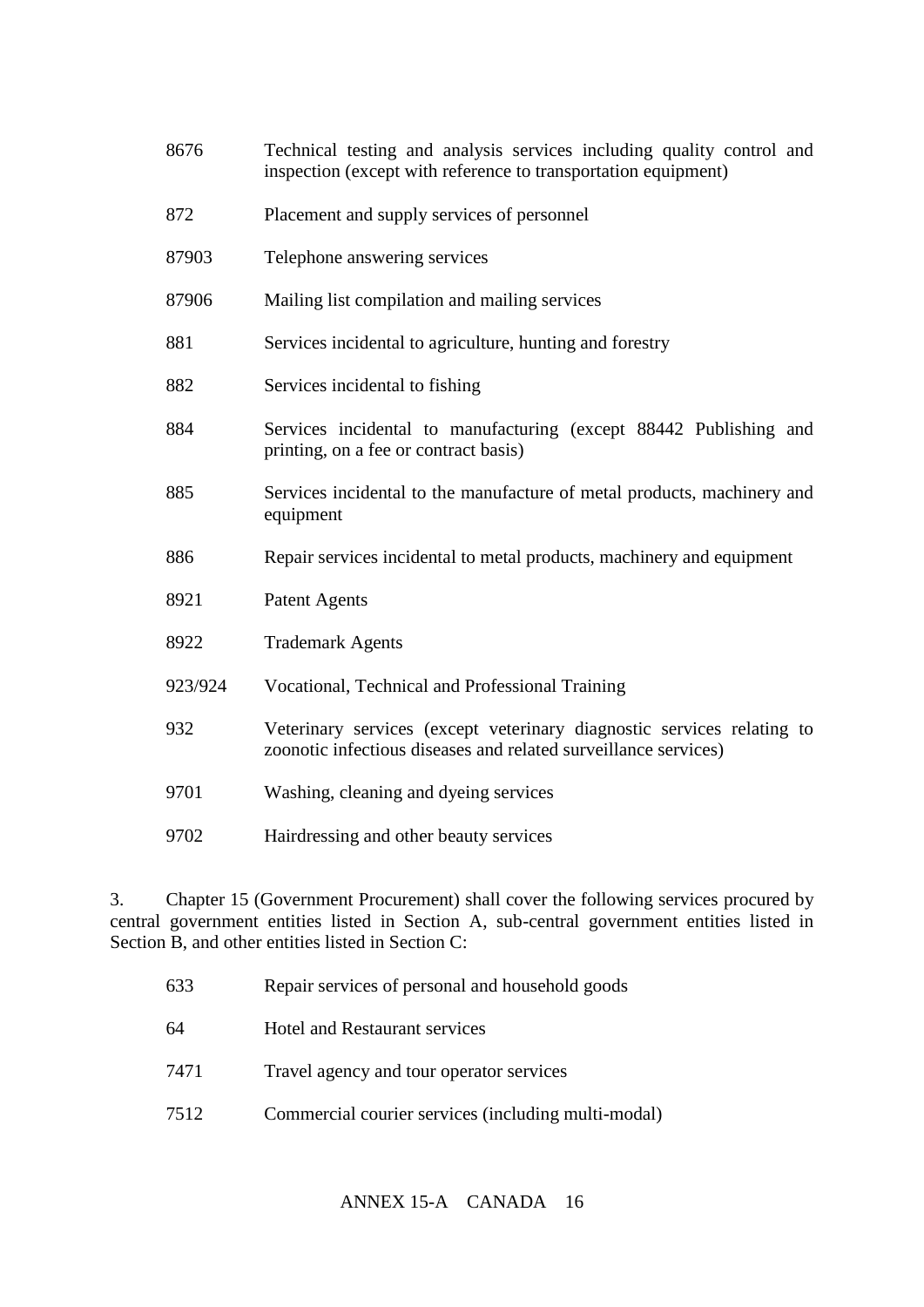| 7523                      | Electronic data interchange (EDI)                                                                                                                                |
|---------------------------|------------------------------------------------------------------------------------------------------------------------------------------------------------------|
| 7523                      | Electronic mail                                                                                                                                                  |
| 7523                      | Enhanced/value-added facsimile services, including store and forward,<br>store and retrieve<br>- Code and protocol conversion                                    |
| 7523                      | On-line information and data base retrieval                                                                                                                      |
| 7523                      | Voice mail                                                                                                                                                       |
| 821                       | Real estate services involving own or leased property                                                                                                            |
| 822                       | Real estate services on a fee or contract basis                                                                                                                  |
| 83106<br>to 83109<br>only | Leasing or rental services concerning machinery and equipment without<br>operator                                                                                |
| 83203<br>to 83209<br>only | Leasing or rental services concerning personal and household goods                                                                                               |
| 841                       | Consultancy services related to the installation of computer hardware                                                                                            |
| 842                       | Software implementation services, including systems and software<br>consulting services,<br>systems analysis, design, programming<br>and<br>maintenance services |
| 843                       | Data processing services, including processing, tabulation and facilities<br>management services                                                                 |
| 843                       | On-line information and/or data processing (including transaction<br>processing)                                                                                 |
| 844                       | Data base services                                                                                                                                               |
| 845                       | Maintenance and repair services of office machinery and equipment<br>including computers                                                                         |
| 849                       | Other computer services                                                                                                                                          |
| 86501                     | General management consulting services                                                                                                                           |
| 86504                     | Human resources management consulting services                                                                                                                   |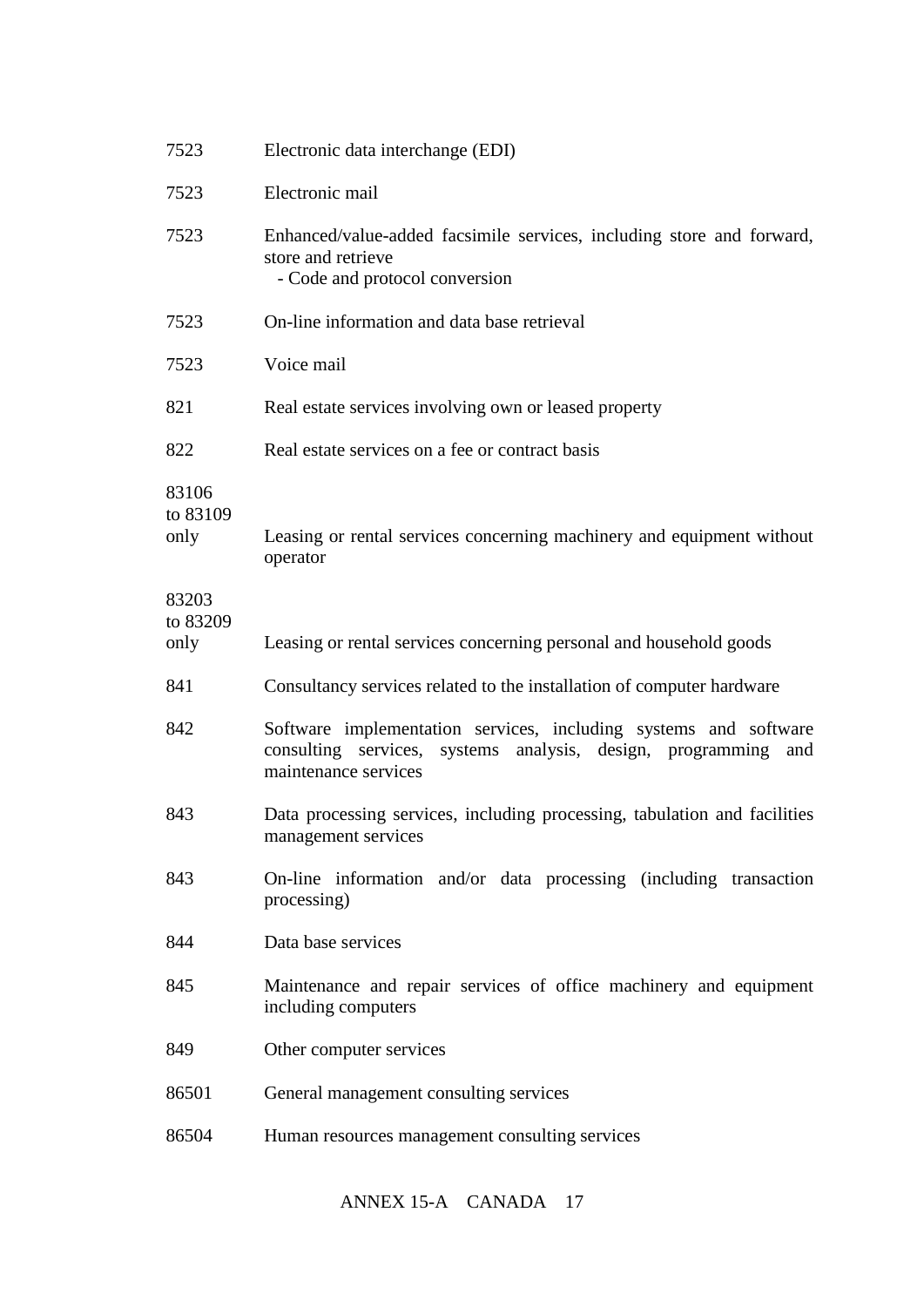| 86505                        | Production management consulting services                                                                                                             |
|------------------------------|-------------------------------------------------------------------------------------------------------------------------------------------------------|
| 866                          | Services related to management consulting (except 86602 Arbitration and<br>conciliation services)                                                     |
| 8674                         | Urban planning and landscape architectural services                                                                                                   |
| 8676                         | Technical testing and analysis services including quality control and<br>inspection (except with reference to FSC 58 and transportation<br>equipment) |
| 874                          | Building-cleaning services                                                                                                                            |
| 876                          | Packaging services                                                                                                                                    |
| 8814                         | Services incidental to forestry and logging, including forest management                                                                              |
| 883                          | Services incidental to mining, including drilling and field services                                                                                  |
| 8861<br>to 8864,<br>and 8866 | Repair services incidental to metal products, machinery and equipment                                                                                 |
| 94                           | Sewage and refuse disposal, sanitation and similar services                                                                                           |

# **Notes to Section E**

- 1. Chapter 15 (Government Procurement) shall not cover procurement of the following:
	- (a) Services for the management and operation of government facilities or privately owned facilities used for government purposes, including federallyfunded research and development;
	- (b) Public utilities services;
	- (c) Shipbuilding and repair and related architectural and engineering services;
	- (d) Services, with reference to those goods purchased by the Department of National Defence, the Royal Canadian Mounted Police, the Department of Fisheries and Oceans for the Canadian Coast Guard and provincial police forces which are not covered by Chapter 15 (Government Procurement);
	- (e) Services procured in support of military forces located overseas; and
	- (f) Services related to culture or cultural industries.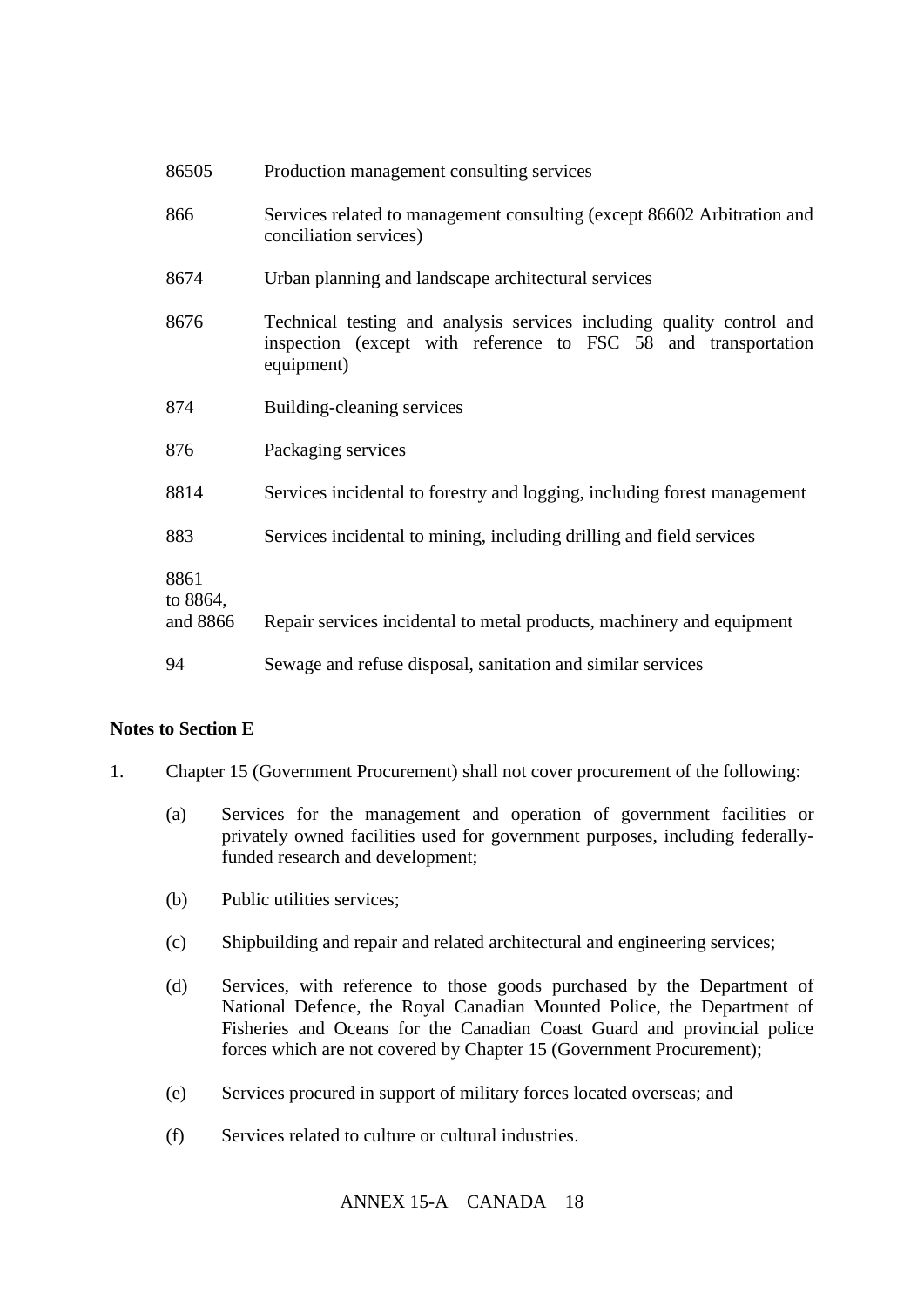2. The coverage of any service listed in this Section that is provided by or from an aircraft is covered with respect to a particular Party only to the extent that such Party provides effective market access for such service in its territory.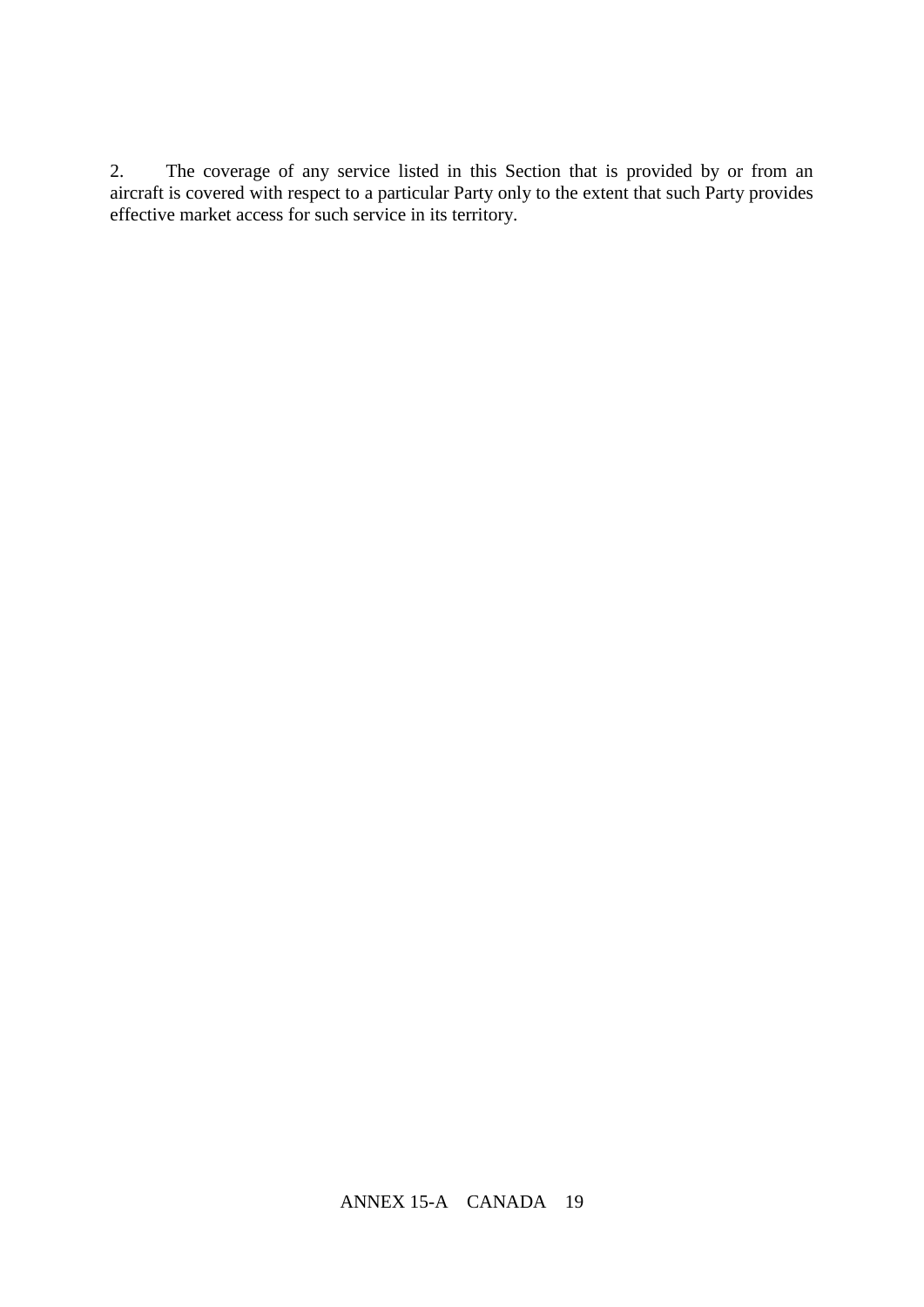# **SECTION F: Construction Services**

1. Unless otherwise specified and subject to paragraph 2, Chapter 15 (Government Procurement) shall cover all construction services identified in Division 51 of the United Nations Provisional Central Product Classification (CPC Prov.) .

- 2. Chapter 15 (Government Procurement) shall not cover procurement of the following:
	- (a) dredging services; and
	- (b) construction services procured by or on behalf of the federal Department of Transport.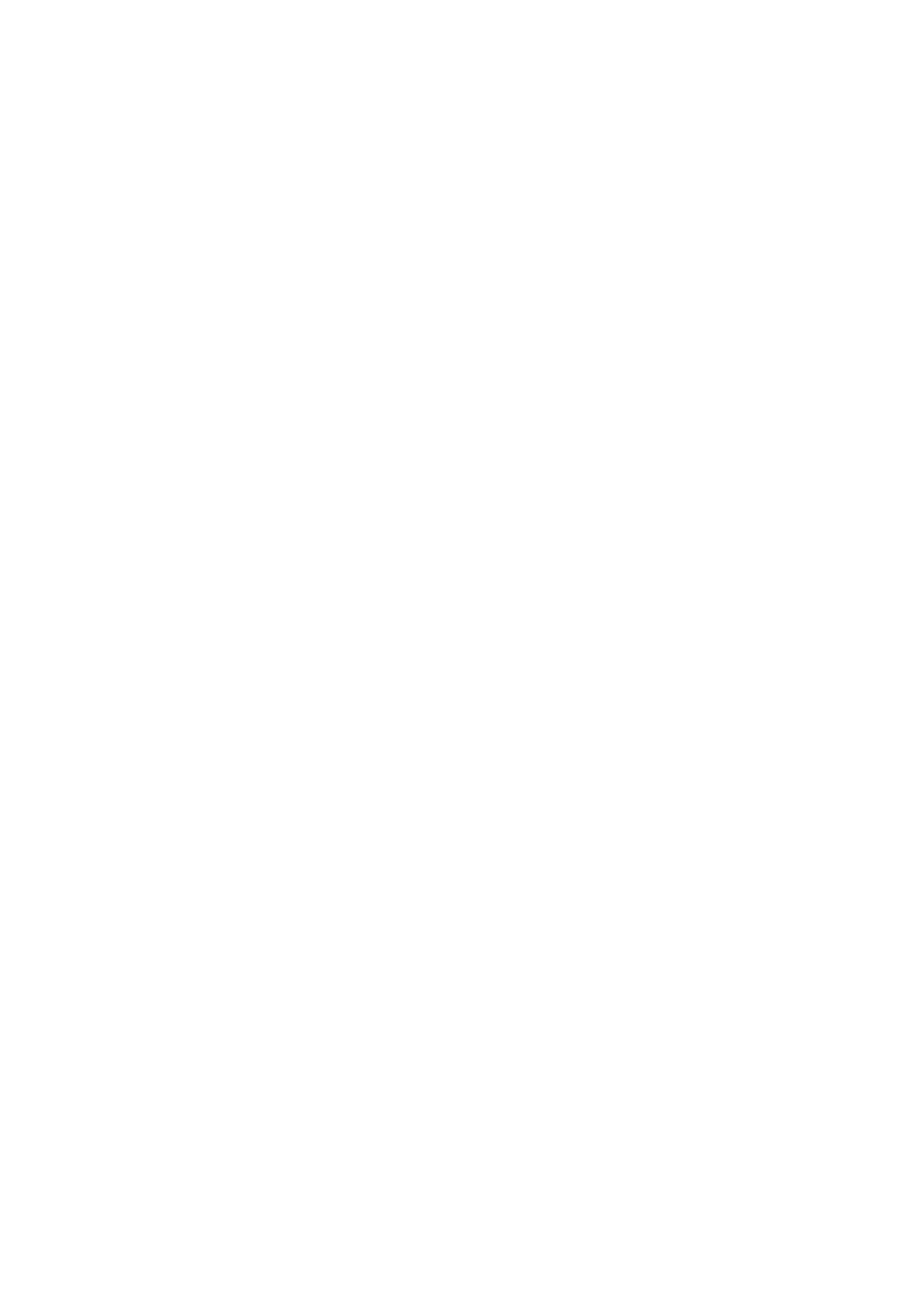- (c) Any exclusion that is related either specifically or generally to a procuring entity will also apply to any successor entity in such a manner as to maintain the value of this offer;
- (d) For the purpose of the definition of build-operate-transfer contract and public works concession contract, a contractual arrangement arrangement of the contractual arrangement of the contract
- (e) Services covered by Chapter 15 (Government Procurement) are subject to exclusions from and reservations to Chapter 10 (Cross-Border Trade in Services), Chapter 9 (Investment) and Chapter 11 (Financial Services);
- (f) For the purposes of Article 15.12.7 (Technical Specifications), "government information" includes third party information held by or on behalf of the government and "sensitive" information includes confidential, classified or otherwise protected information; and
- (g) Chapter 15 (Government Procurement) shall not cover procurement by a procuring entity on behalf of another entity where the procurement would not be covered by Chapter 15 (Government Procurement) if it were conducted by the other entity itself.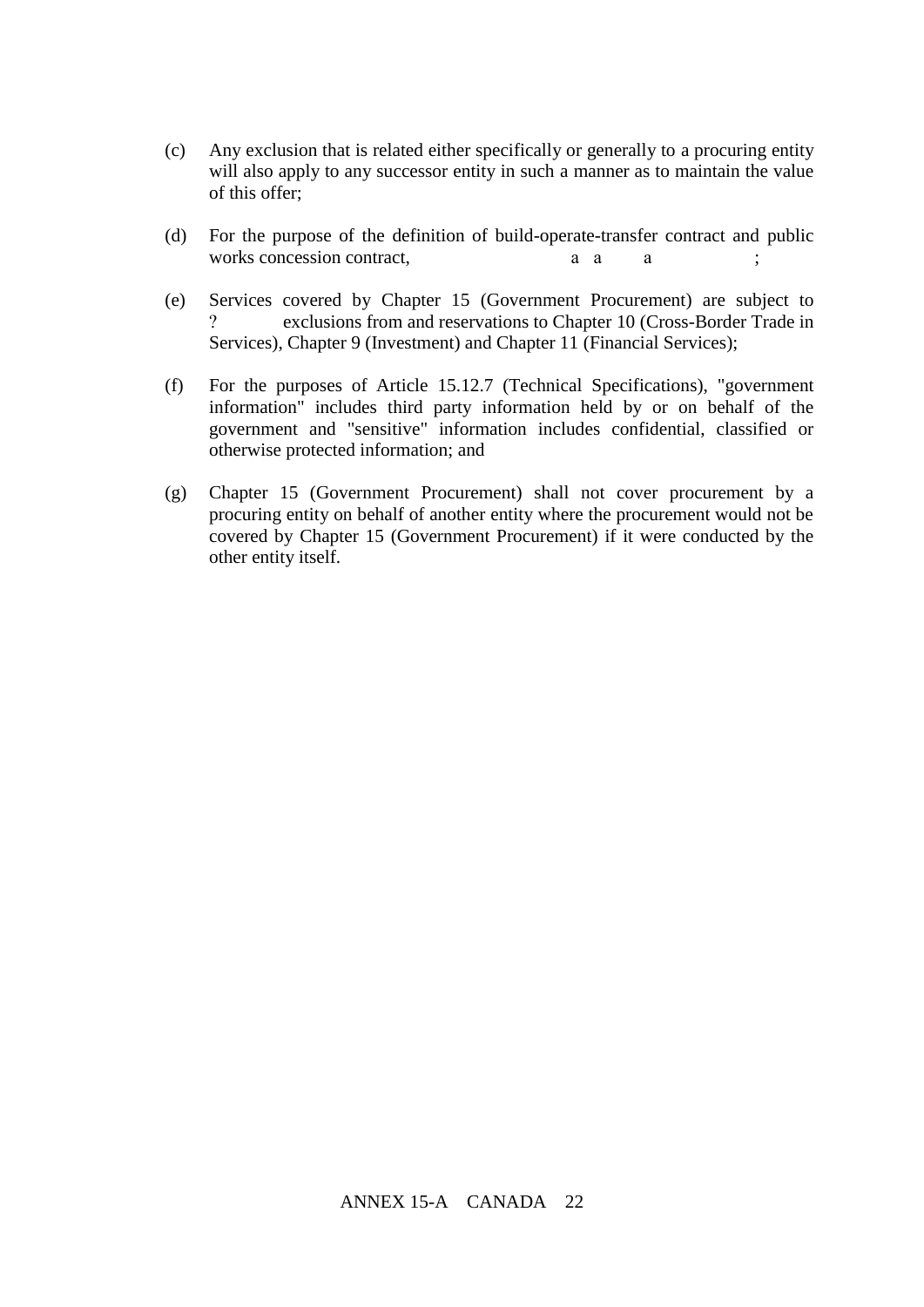#### **SECTION H: Threshold Adjustment Formula**

1. The thresholds shall be adjusted in every even-numbered year with each adjustment taking effect on January 1, beginning on January 1 of the first even-numbered year after the date of entry into force of this Agreement for Canada.

2. Every two years, Canada shall calculate and publish the value of the thresholds under Chapter 15 (Government Procurement) expressed in Canadian dollars. These calculations shall be based on the conversion rates published by the International Monetary Fund in its monthly *International Financial Statistics*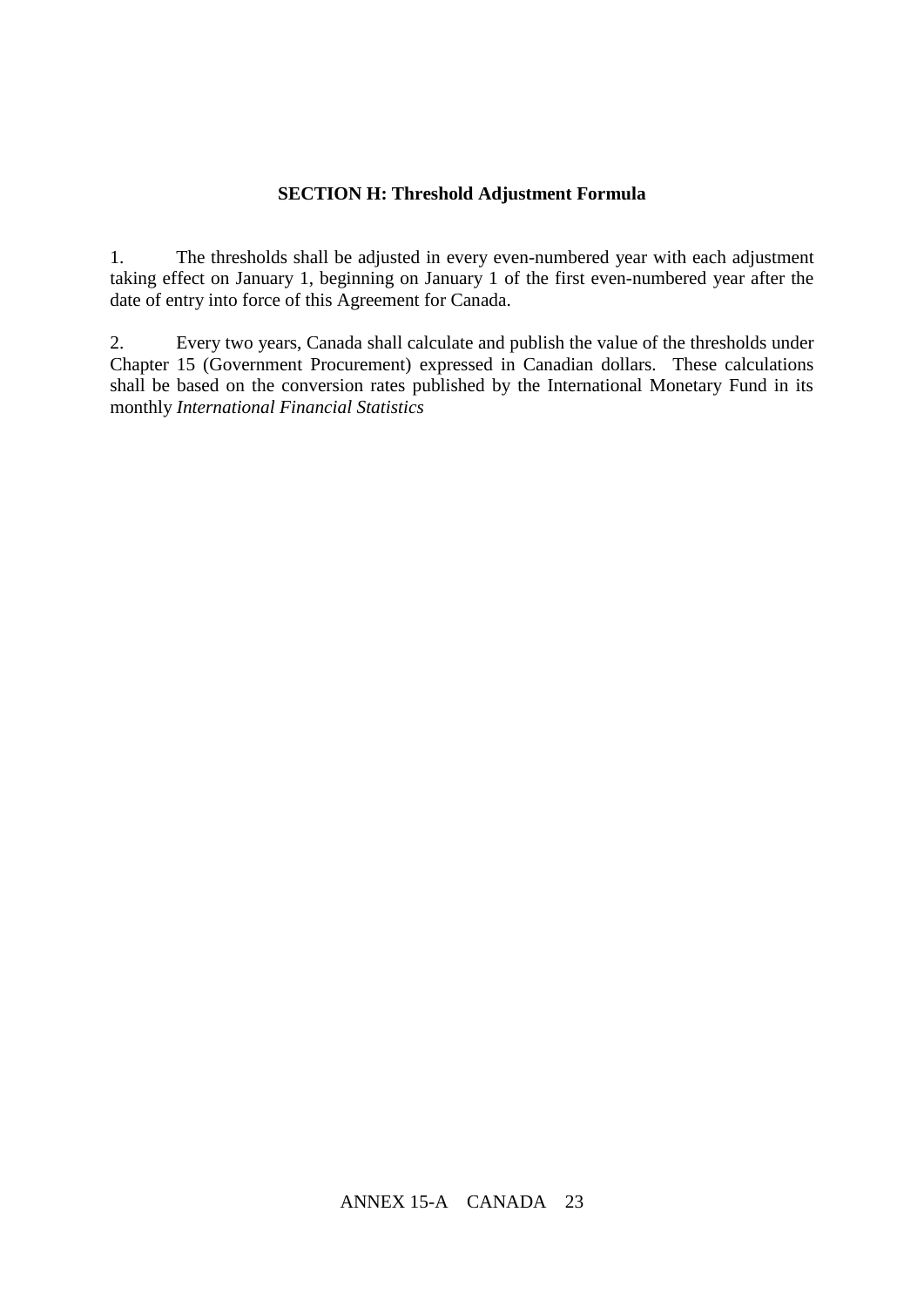# **SECTION I: Procurement Information**

All information on government procurements is published on the following websites.

Legislation and Regulations: [http://laws-lois.justice.gc.ca](http://laws-lois.justice.gc.ca/)

Canadian Government Tender System: https://buyandsell.gc.ca/